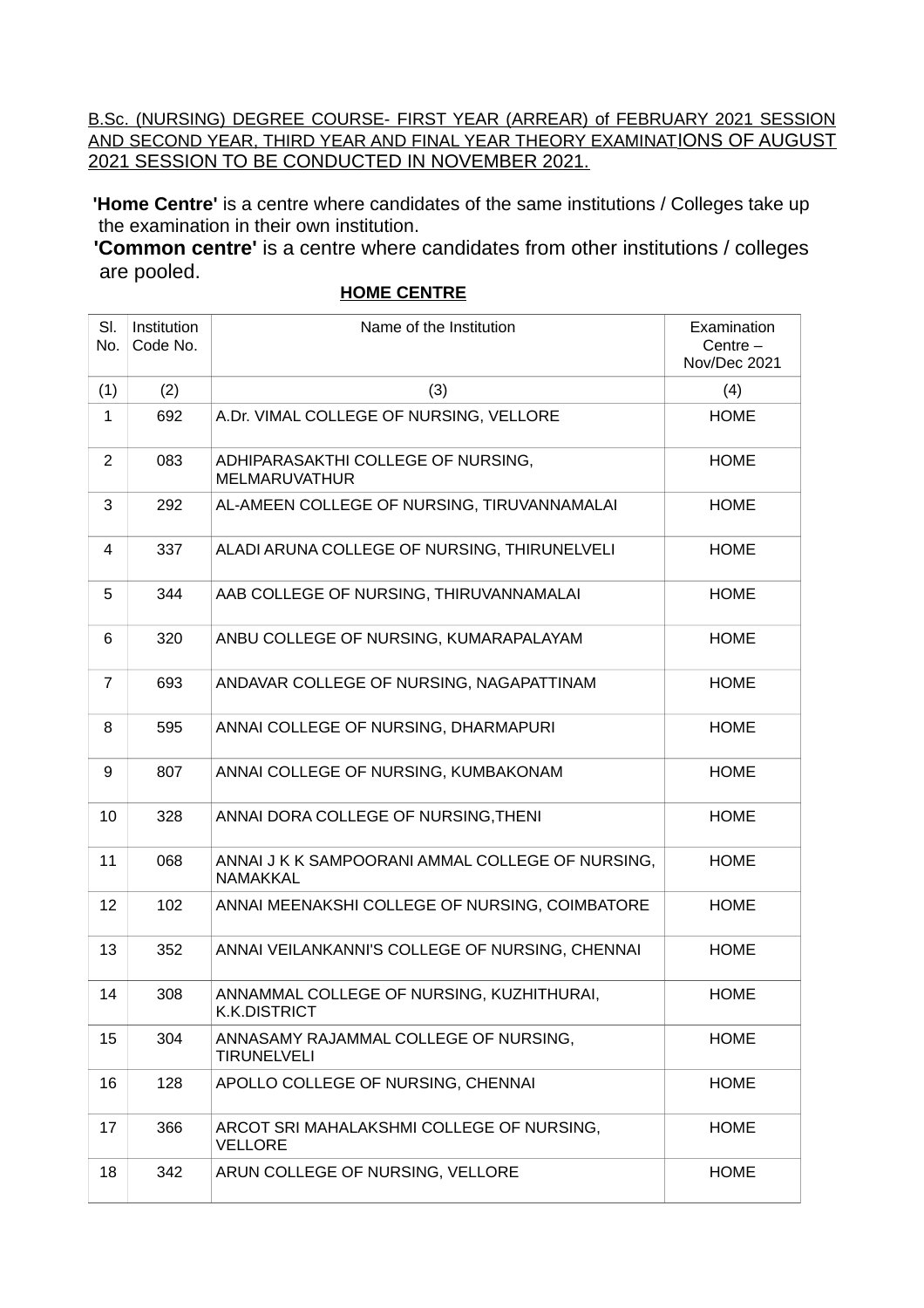| SI.<br>No. | Institution<br>Code No. | Name of the Institution                                             | Examination<br>Centre $-$<br>Nov/Dec 2021 |
|------------|-------------------------|---------------------------------------------------------------------|-------------------------------------------|
| (1)        | (2)                     | (3)                                                                 | (4)                                       |
| 19         | 350                     | ARUNAI INSTITUTE OF NURSING EDUCATION &<br>RESEARCH, TIRUVANNAMALAI | <b>HOME</b>                               |
| 20         | 279                     | ARVINTH COLLEGE OF NURSING, NAMAKKAL                                | <b>HOME</b>                               |
| 21         | 453                     | BHAARATH COLLEGE OF NURSING, PALANI                                 | <b>HOME</b>                               |
| 22         | 259                     | BILLROTH COLLEGE OF NURSING, CHENNAI                                | <b>HOME</b>                               |
| 23         | 065                     | BISHOPS COLLEGE OF NURSING, DHARAPURAM                              | <b>HOME</b>                               |
| 24         | 622                     | BON SECOURS COLLEGE OF NURSING, KANCHEEPURAM                        | <b>HOME</b>                               |
| 25         | 507                     | CET COLLEGE OF NURSING, NAGARCOIL                                   | <b>HOME</b>                               |
| 26         | 069                     | C.S.I. JEYARAJ ANNAPACKIAM COLLEGE OF NURSING,<br><b>MADURAI</b>    | <b>HOME</b>                               |
| 27         | 550                     | C.S.I. COLLEGE OF NURSING, KANAYAKUMARI                             | <b>HOME</b>                               |
| 28         | 341                     | C.S.I. ELIZA GLADWEL COLLEGE OF NURSING,<br><b>TIRUNELVELI</b>      | <b>HOME</b>                               |
| 29         | 504                     | C.S.I. ST. LUKE COLLEGE OF NURSING, THOOTHUGUDI                     | <b>HOME</b>                               |
| 30         | 546                     | C.S.I. KALYANI COLLEGE OF NURSING, CHENNAI                          | <b>HOME</b>                               |
| 31         | 061                     | CHERRAN'S COLLEGE OF NURSING, COIMBATORE                            | <b>HOME</b>                               |
| 32         | 234                     | CHILD JESUS COLLEGE OF NURSING, TRICHY                              | <b>HOME</b>                               |
| 33         | 315                     | CHITHIRAI COLLEGE OF NURSING, MADURAI                               | <b>HOME</b>                               |
| 34         | 187                     | CHRISTIAN COLLEGE OF NURSING, NEYYOOR,<br>KANYAKUMARI DIST.         | <b>HOME</b>                               |
| 35         | 035                     | CHRISTIAN FELLOWSHIP COMMUNITY HEALTH CENTRE,<br>AMBILLIKAI         | <b>HOME</b>                               |
| 36         | 798                     | CHRISTIAN FELLOWSHIP HOSPITAL, ODDANCHATRAM,<br><b>DINDUGUL</b>     | <b>HOME</b>                               |
| 37         | 033                     | COLLEGE OF NURSING, CHRISTIAN MEDICAL COLLEGE                       | <b>HOME</b>                               |
| 38         | 034                     | SRI RAMAKRISHNA INST OF PARAMEDICAL SCIENCES,<br><b>CBE</b>         | <b>HOME</b>                               |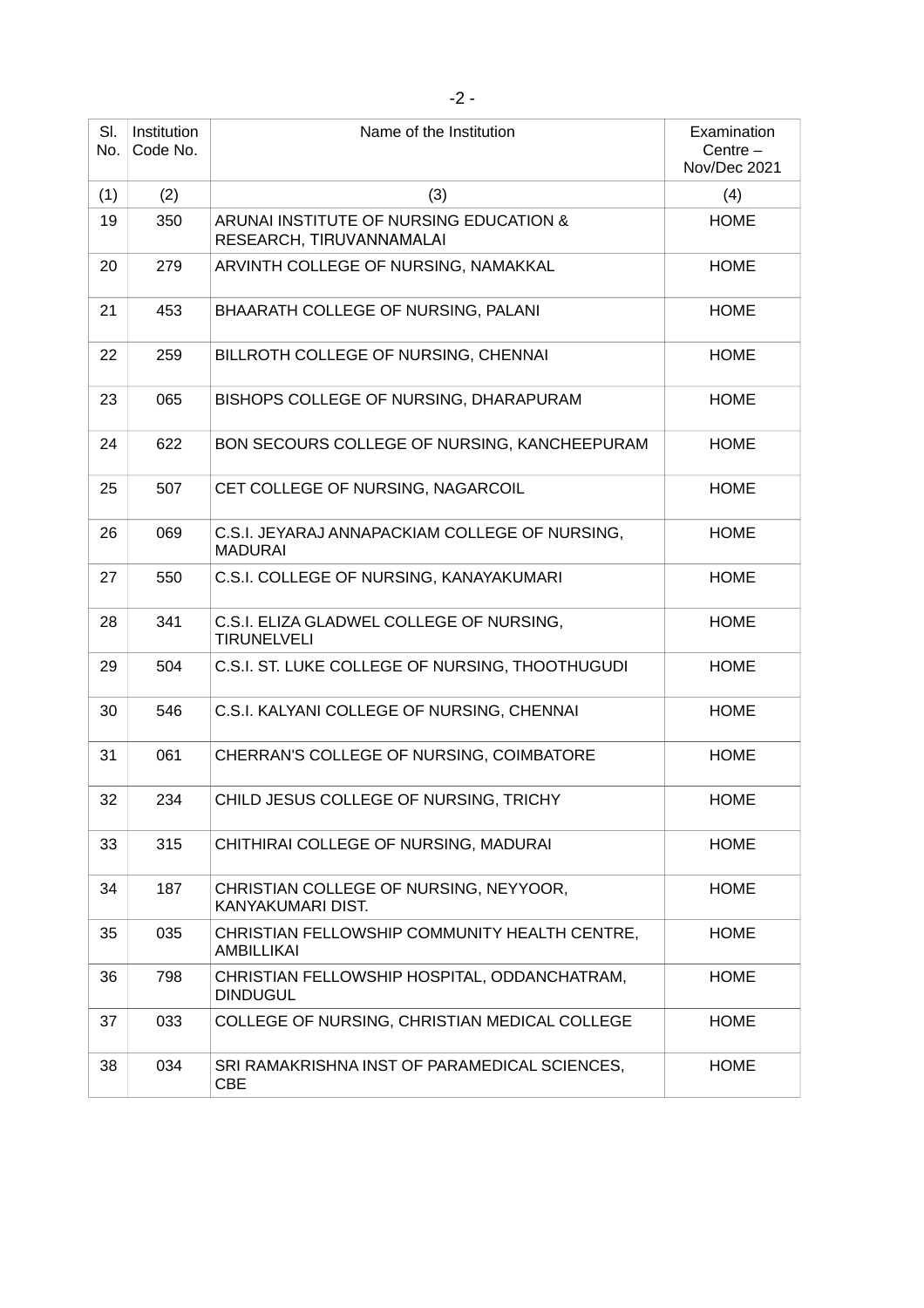| SI.<br>No. | Institution<br>Code No. | Name of the Institution                                                                 | Examination<br>Centre $-$<br>Nov/Dec 2021 |
|------------|-------------------------|-----------------------------------------------------------------------------------------|-------------------------------------------|
| (1)        | (2)                     | (3)                                                                                     | (4)                                       |
| 39         | 348                     | COLLEGE OF NURSING, CHENGALPATTU MEDICAL<br>COLLEGE, CHENGALPATTU                       | <b>HOME</b>                               |
| 40         | 163                     | COLLEGE OF NURSING, MADRAS MEDICAL COLLEGE,<br><b>CHENNAI</b>                           | <b>HOME</b>                               |
| 41         | 275                     | COLLEGE OF NURSING,<br>MADURAI MEDICAL COLLEGE, MADURAI                                 | <b>HOME</b>                               |
| 42         | 216                     | DHARMARATHNAKARA DR.MAHALINGAM INSTITUTE OF<br>PARAMEDICAL SCIENCES AND RESEARCH, ERODE | <b>HOME</b>                               |
| 43         | 401                     | COLLEGE OF NURSING, GOVT. MOHAN<br>KUMARAMANGALAM, SALEM                                | <b>HOME</b>                               |
| 44         | 615                     | COLLEGE OF NURSING, GOVT. THENI MEDICAL COLLEGE,<br><b>THENI</b>                        | <b>HOME</b>                               |
| 45         | 610                     | DEEPTHI COLLEGE OF NURSING, NAMAKKAL                                                    | <b>HOME</b>                               |
| 46         | 227                     | DHANALAKSHMI SRINIVASAN COLLEGE OF NURSING,<br><b>PERAMBALUR</b>                        | <b>HOME</b>                               |
| 47         | 215                     | DHANVANTRI COLLEGE OF NURSING, ERODE                                                    | <b>HOME</b>                               |
| 48         | 789                     | DHARAN NURSING COLLEGE, SALEM                                                           | <b>HOME</b>                               |
| 49         | 314                     | DOCTORS' COLLEGE OF NURSING, PUDUKKOTTAI                                                | <b>HOME</b>                               |
| 50         | 189                     | Dr.G. SAKUNTHALA COLLEGE OF NURSING, TRICHY                                             | <b>HOME</b>                               |
| 51         | 725                     | Dr.JEYASEKARAN COLLEGE OF NURSING, K.K. DISTRICT                                        | <b>HOME</b>                               |
| 52         | 463                     | Dr.KUMARASWAMY HEALTH CENTRE COLLEGE OF<br>NURSING, KANYAKUMARI                         | <b>HOME</b>                               |
| 53         | 307                     | E.S. COLLEGE OF NURSING, VILLUPURAM                                                     | <b>HOME</b>                               |
| 54         | 232                     | ELLEN COLLEGE OF NURSING, COIMBATORE                                                    | <b>HOME</b>                               |
| 55         | 325                     | GRT COLLEGE OF NURSING, TIRUTTANI                                                       | <b>HOME</b>                               |
| 56         | 333                     | GANGA COLLEGE OF NURSING, COIMBATORE                                                    | <b>HOME</b>                               |
| 57         | 332                     | <b>GEM INSTITUTE OF NURSING</b><br>EDUCATION AND RESEARCH, COIMBATORE                   | <b>HOME</b>                               |
| 58         | 311                     | <b>GLOBAL COLLEGE OF NURSING, KK. DISTRICT</b>                                          | <b>HOME</b>                               |
| 59         | 538                     | GRACE COLLEGE OF NURSING, K.K. DISTRICT                                                 | <b>HOME</b>                               |
| 60         | 813                     | GTN COLLEGE OF NURSING, DINDUGAL                                                        | <b>HOME</b>                               |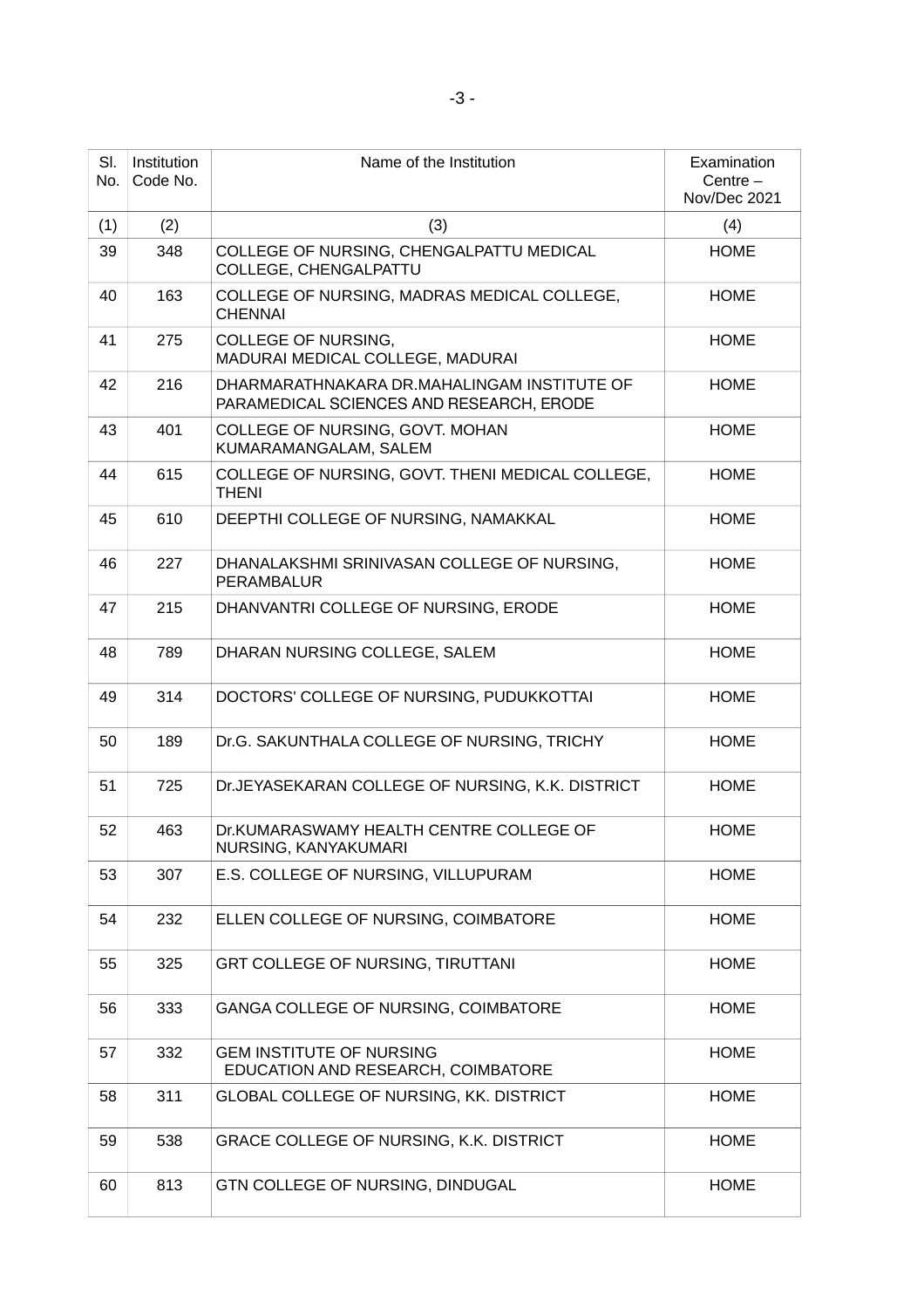| SI.<br>No. | Institution<br>Code No. | Name of the Institution                                                       | Examination<br>Centre $-$<br>Nov/Dec 2021 |
|------------|-------------------------|-------------------------------------------------------------------------------|-------------------------------------------|
| (1)        | (2)                     | (3)                                                                           | (4)                                       |
| 61         | 551                     | HINDU MISSION COLLEGE OF NURSING,<br>No.220, GST ROAD, TAMBARAM, CHENNAI - 45 | <b>HOME</b>                               |
| 62         | 805                     | HINDUSTHAN COLLEGE OF NURSING, COIMBATORE                                     | <b>HOME</b>                               |
| 63         | 237                     | INDIRA COLLEGE OF NURSING, TIRUVALLUR                                         | <b>HOME</b>                               |
| 64         | 316                     | INDIRA COLLEGE OF NURSING, TRICHY                                             | <b>HOME</b>                               |
| 65         | 687                     | INDIRA GANESAN COLLEGE OF NURSING, TRICHY                                     | <b>HOME</b>                               |
| 66         | 469                     | ITHAYAJOTHI COLLEGE OF NURSING, TIRUNELVELI                                   | <b>HOME</b>                               |
| 67         | 229                     | JAINEE COLLEGE OF NURSING, DINDIGUL.                                          | <b>HOME</b>                               |
| 68         | 467                     | JEEVA COLLEGE OF NURSING, KRISHNAGIRI                                         | <b>HOME</b>                               |
| 69         | 457                     | JENNYS COLLEGE OF NURSING, TRICHY                                             | <b>HOME</b>                               |
| 70         | 052                     | J.K. COLLEGE OF NURSING AND PARAMEDICALS,<br><b>COIMBATORE</b>                | <b>HOME</b>                               |
| 71         | 119                     | K.G. COLLEGE OF NURSING, COIMBATORE                                           | <b>HOME</b>                               |
| 72         | 553                     | KMC COLLEGE OF NURSING, TRICHY                                                | <b>HOME</b>                               |
| 73         | 078                     | K.M.C.H. COLLEGE OF NURSING, COIMBATORE                                       | <b>HOME</b>                               |
| 74         | 619                     | KAMALA COLLEGE OF NURSING, SALEM                                              | <b>HOME</b>                               |
| 75         | 378                     | KARPAGA VINAYAGA COLLEGE OF NURSING,<br><b>KANCHEEPURAM</b>                   | <b>HOME</b>                               |
| 76         | 288                     | KARPAGA VINAYAGA COLLEGE OF NURSING, PUDUKOTTAI                               | <b>HOME</b>                               |
| 77         | 286                     | KARPAGAM NURSING COLLEGE, COIMBATORE                                          | <b>HOME</b>                               |
| 78         | 624                     | KARTHIKEYAN COLLEGE OF NURSING, NAGAPATTINAM                                  | <b>HOME</b>                               |
| 79         | 322                     | KEERAI THAMIL SELVAN COLLEGE OF NURSING,<br><b>PUDUKOTTAI</b>                 | <b>HOME</b>                               |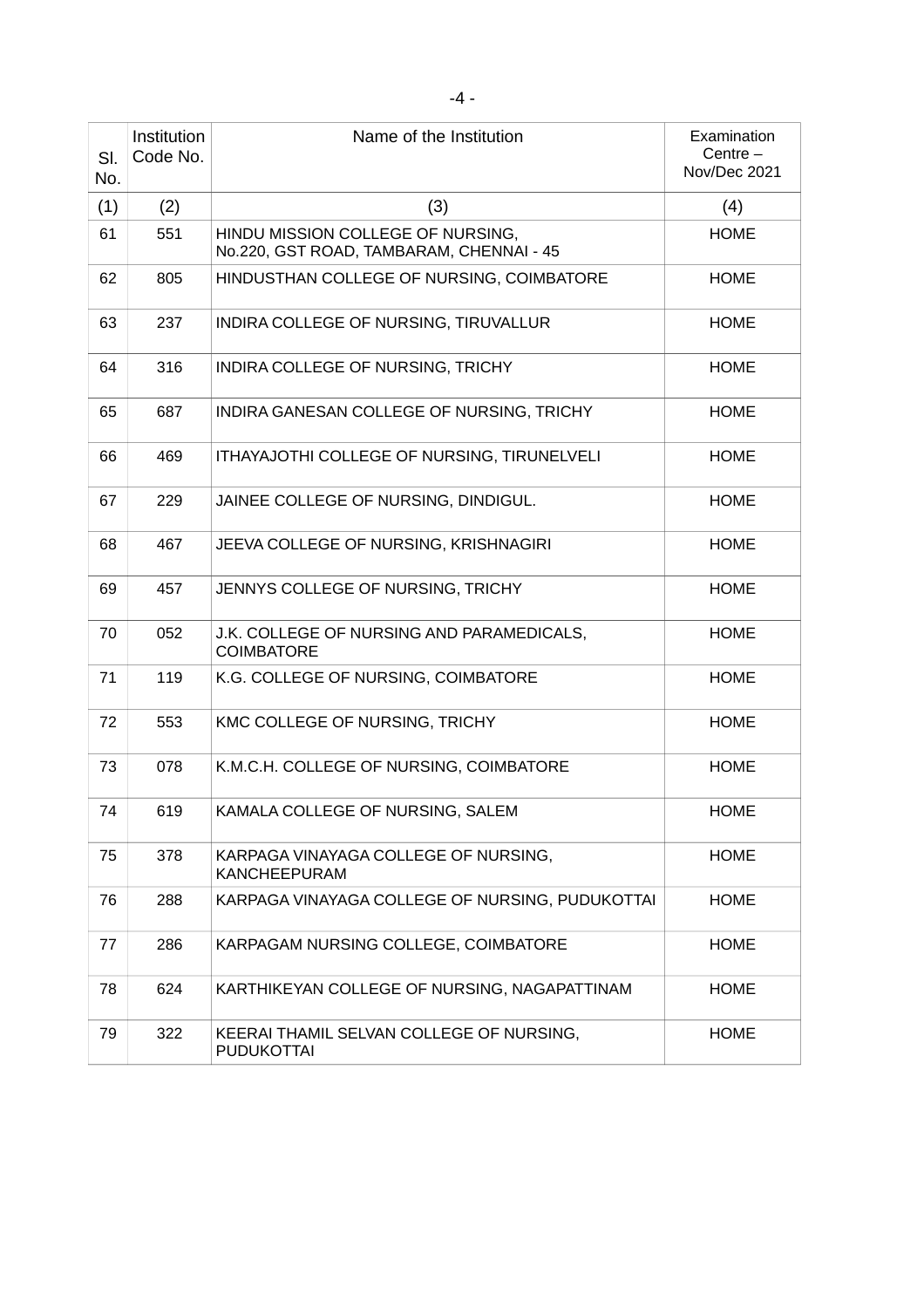| SI.<br>No. | Institution<br>Code No. | Name of the Institution                                                           | Examination<br>Centre $-$<br>Nov/Dec 2021 |
|------------|-------------------------|-----------------------------------------------------------------------------------|-------------------------------------------|
| (1)        | (2)                     | (3)                                                                               | (4)                                       |
| 80         | 312                     | KONGUNADU COLLEGE OF NURSING, COIMBATORE                                          | <b>HOME</b>                               |
| 81         | 737                     | KRISHNA COLLEGE OF PARAMEDICAL AND ALLIED HEALTH<br>SCIENCES, SAMAYAPURAM, TRICHY | <b>HOME</b>                               |
| 82         | 050                     | M.A. CHIDAMBARAM COLLEGE OF NURSING, CHENNAI                                      | <b>HOME</b>                               |
| 83         | 475                     | MAM COLLEGE OF NURSING, TRICHY                                                    | <b>HOME</b>                               |
| 84         | 156                     | MADHA COLLEGE OF NURSING, CHENNAI                                                 | <b>HOME</b>                               |
| 85         | 359                     | MADURAI APOLLO COLLEGE OF NURSING, MADURAI                                        | <b>HOME</b>                               |
| 86         | 340                     | MAHARANI NURSING COLLEGE, NANJIYAMPALAYAM<br><b>DHARAPURAM</b>                    | <b>HOME</b>                               |
| 87         | 801                     | MAILAM NURSING COLLEGE, VILLUPURAM                                                | <b>HOME</b>                               |
| 88         | 339                     | MANNAI NARAYANASAMY COLLEGE OF NURSING,<br><b>THANJAVUR</b>                       | <b>HOME</b>                               |
| 89         | 096                     | MATHA COLLEGE OF NURSING, SIVAGANGAI                                              | <b>HOME</b>                               |
| 90         | 703                     | MEENAKSHI COLLEGE OF NURSING, MADURAI                                             | <b>HOME</b>                               |
| 91         | 291                     | MMM COLLEGE OF NURSING, CHENNAI                                                   | <b>HOME</b>                               |
| 92         | 218                     | MOHAMED SATHAK A.J. COLLEGE OF NURSING, CHENNAI                                   | <b>HOME</b>                               |
| 93         | 658                     | MOTHER TERASA COLLEGE OF NURSING, PUDUKOTTAI                                      | <b>HOME</b>                               |
| 94         | 331                     | MOUNT ZION COLLEGE OF NURSING, PUDUKOTTAI                                         | <b>HOME</b>                               |
| 95         | 261                     | NANDHA COLLEGE OF NURSING, ERODE                                                  | <b>HOME</b>                               |
| 96         | 326                     | NEHRU COLLEGE OF NURSING, TRICHY                                                  | <b>HOME</b>                               |
| 97         | 210                     | NEHRU COLLEGE OF NURSING, VALLIOOR, TIRUNELVELI                                   | <b>HOME</b>                               |
| 98         | 302                     | NIGHTINGALE INSTITUTE OF NURSING EDUCATION,<br><b>COIMBATORE</b>                  | <b>HOME</b>                               |
| 99         | 742                     | NRT COLLEGE OF NURSING, THENI                                                     | <b>HOME</b>                               |
| 100        | 324                     | OM SAKTHI COLLEGE OF NURSING, DHARMAPURI                                          | <b>HOME</b>                               |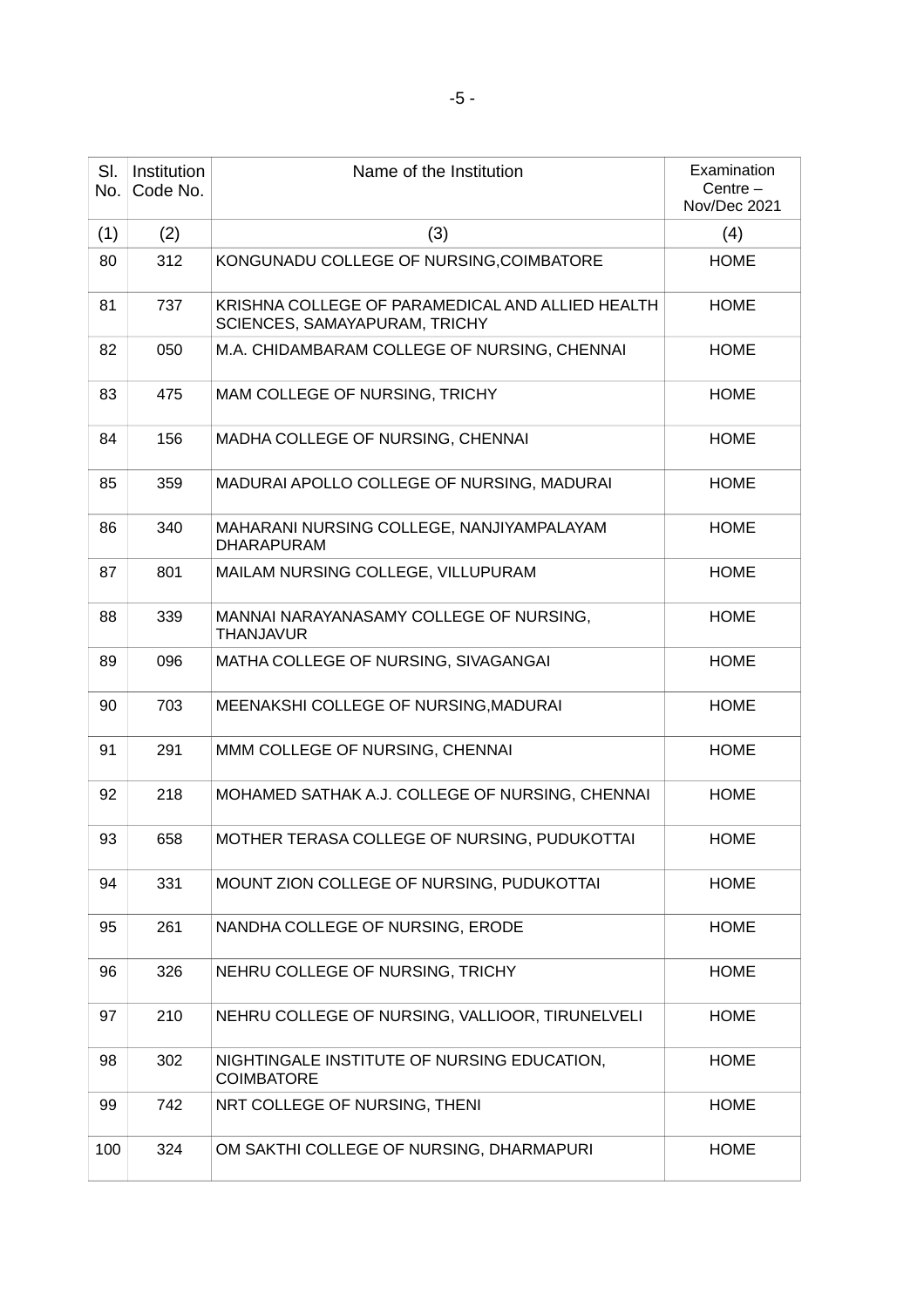| SI.<br>No. | Institution<br>Code No. | Name of the Institution                                                                                                         | Examination<br>Centre $-$<br>Nov/Dec 2021 |
|------------|-------------------------|---------------------------------------------------------------------------------------------------------------------------------|-------------------------------------------|
| (1)        | (2)                     | (3)                                                                                                                             | (4)                                       |
| 101        | 045                     | OMAYAL ACHI COLLEGE OF NURSING, CHENNAI                                                                                         | <b>HOME</b>                               |
| 102        | 338                     | O.P.R. MEMORIAL COLLEGE OF PARAMEDICAL SCIENCES,<br>VADALUR, CUDDALORE DIST.                                                    | <b>HOME</b>                               |
| 103        | 305                     | OUR LADY OF HEALTH COLLEGE OF NURSING,<br><b>THANJAVUR</b>                                                                      | <b>HOME</b>                               |
| 104        | 154                     | PPG COLLELGE OF NURSING,<br>9/1, KEERANATHAM ROAD,<br>KANDASAMY NAGAR,<br>VISWASAPURAM,<br>SARAVANAMPATTY,<br><b>COIMBATORE</b> | <b>HOME</b>                               |
| 105        | 301                     | P.S. COLLEGE OF NURSING, K.K. DISTRICT                                                                                          | <b>HOME</b>                               |
| 106        | 230                     | P.G.P. COLLEGE OF NURSING, NAMAKKAL                                                                                             | <b>HOME</b>                               |
| 107        | 666                     | PAAVAI COLLEGE OF NURSING, NAMAKKAL                                                                                             | <b>HOME</b>                               |
| 108        | 815                     | PACHAMUTHU COLLEGE OF NURSING, DHARMAPURI                                                                                       | <b>HOME</b>                               |
| 109        | 468                     | PADMASHRI Dr. SIVANTHI ADITANAR<br>COLLEGE OF NURSING, TIRUCHENDUR                                                              | <b>HOME</b>                               |
| 110        | 287                     | PADMASREE COLLEGE OF NURSING, WALAJABAD                                                                                         | <b>HOME</b>                               |
| 111        | 088                     | PADMAVATHI COLLEGE OF NURSING, DHARMAPURI                                                                                       | <b>HOME</b>                               |
| 112        | 816                     | P.K.B. COLLEGE OF NURSING, VILLUPURAM                                                                                           | <b>HOME</b>                               |
| 113        | 330                     | PAULS COLLEGE OF NURSING, VILLUPURAM                                                                                            | <b>HOME</b>                               |
| 114        | 109                     | P.S.G. COLLEGE OF NURSING, COIMBATORE                                                                                           | <b>HOME</b>                               |
| 115        | 080                     | R.V.S. COLLEGE OF NURSING, SULUR, COIMBATORE                                                                                    | <b>HOME</b>                               |
| 116        | 298                     | RVS COLLEGE OF NURSING,<br>KUMARAKOTTAM COMPUS,<br>TRICHY ROAD,<br>KANNAMPALAYAM,<br>COIMBATORE - 641 402                       | <b>HOME</b>                               |
| 117        | 310                     | RAJALAKSHMI COLLEGE OF NURSING, CHENNAI                                                                                         | <b>HOME</b>                               |
| 118        | 228                     | RASS ACADEMY COLLEGE OF NURSING, SIVAGANGAI                                                                                     | <b>HOME</b>                               |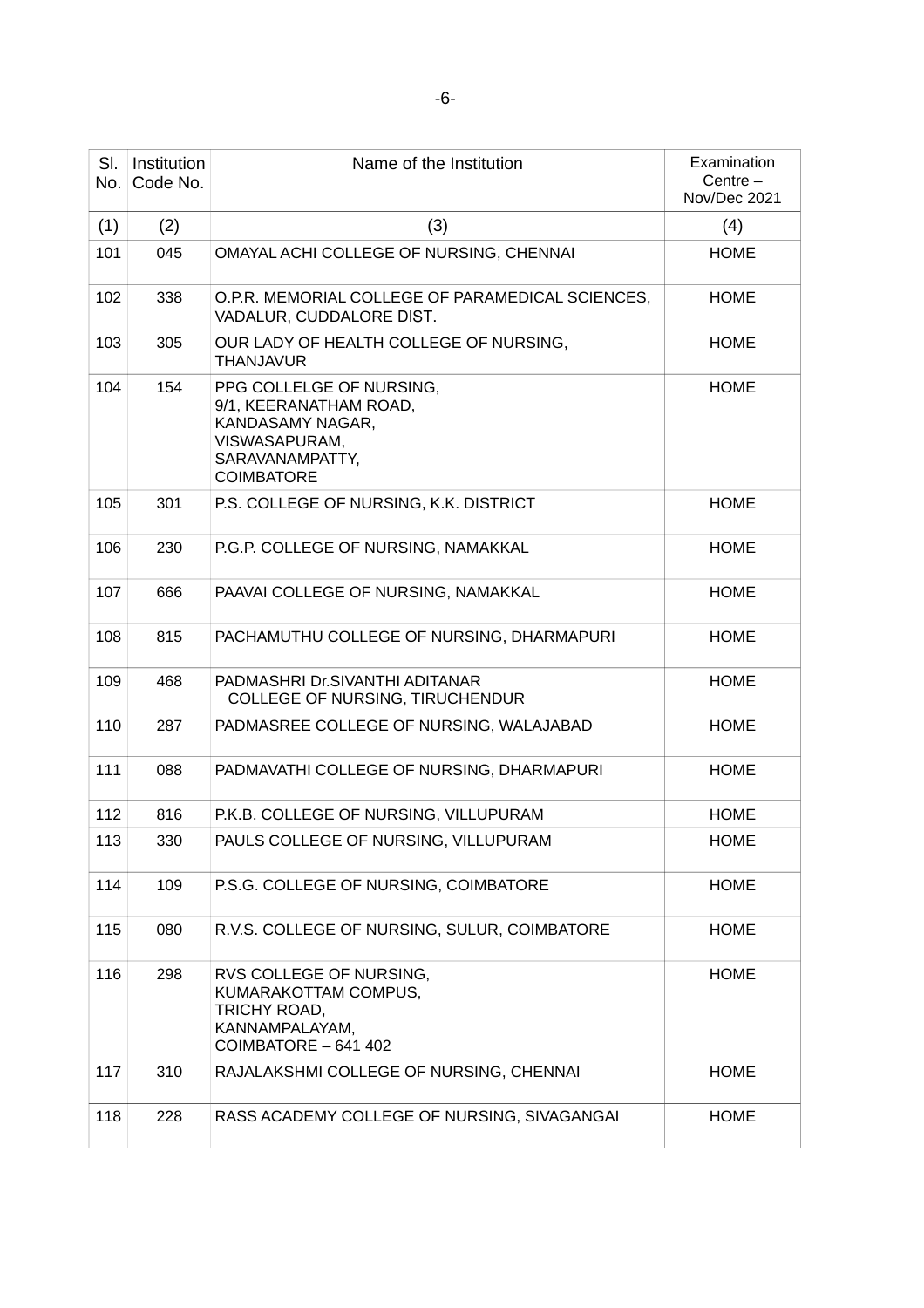| SI.<br>No. | Institution<br>Code No. | Name of the Institution                                                                          | Examination<br>Centre $-$<br>Nov/Dec 2021 |
|------------|-------------------------|--------------------------------------------------------------------------------------------------|-------------------------------------------|
| (1)        | (2)                     | (3)                                                                                              | (4)                                       |
| 119        | 623                     | REVATHI COLLEGE OF NURSING, TIRUPPUR                                                             | <b>HOME</b>                               |
| 120        | 293                     | RIGHT COLLEGE OF NURSING, CHENNAI                                                                | <b>HOME</b>                               |
| 121        | 388                     | ROYAL COLLEGE OF NURSING, COIMBATORE                                                             | <b>HOME</b>                               |
| 122        | 545                     | SACRED HEART COLLEGE OF NURSING, DINDUGAL                                                        | <b>HOME</b>                               |
| 123        | 055                     | SACRED HEART NURSING COLLEGE OF NURSING,<br><b>MADURAI</b>                                       | <b>HOME</b>                               |
| 124        | 323                     | SACRED HEART NURSING COLLEGE, THANJAVUR                                                          | <b>HOME</b>                               |
| 125        | 233                     | SAKTHI COLLEGE OF NURSING, DINDIGUL-PALANI MAIN<br>ROAD, ODDANCHATHRAM                           | <b>HOME</b>                               |
| 126        | 290                     | SAKTHI COLLEGE OF NURSING, KARUR                                                                 | <b>HOME</b>                               |
| 127        | 544                     | SALVATION ARMY CATHERINE BOOTH COLLEGE OF<br>NURSING, K.K. DISTRICT                              | <b>HOME</b>                               |
| 128        | 112                     | SARA COLLEGE OF NURSING, DHARAPURAM                                                              | <b>HOME</b>                               |
| 129        | 396                     | SARDAR RAJA'S COLLEGE OF<br>NURSING, VADAKANKULAM, THIRURAJAPURAM,<br>TIRUNELVELI DIST - 627 105 | <b>HOME</b>                               |
| 130        | 738                     | SCUDDER COLLEGE OF NURSING, RANIPET, VELLORE                                                     | <b>HOME</b>                               |
| 131        | 303                     | SERVITE COLLEGE OF NURSING, TRICHY                                                               | <b>HOME</b>                               |
| 132        | 158                     | SHANMUGA COLLEGE OF NURSING, SALEM                                                               | <b>HOME</b>                               |
| 133        | 317                     | SHENBAGHA COLLEGE OF NURSING, COIMBATORE                                                         | <b>HOME</b>                               |
| 134        | 278                     | SHIVPARVATHI MANDRADIAR INSTITUTE OF HEALTH<br><b>SCIENCES, TIRUPPUR</b>                         | <b>HOME</b>                               |
| 135        | 334                     | SHRI BARANI COLLEGE OF NURSING, SALEM                                                            | <b>HOME</b>                               |
| 136        | 384                     | SRINIDHI COLLEGE OF HEALTH SCIENCES AND<br>RESEARCH, MADURAI                                     | <b>HOME</b>                               |
| 137        | 733                     | SIR ISSAC NEWTON COLLEGE OF NURSING,<br>NAGAPATTINAM                                             | <b>HOME</b>                               |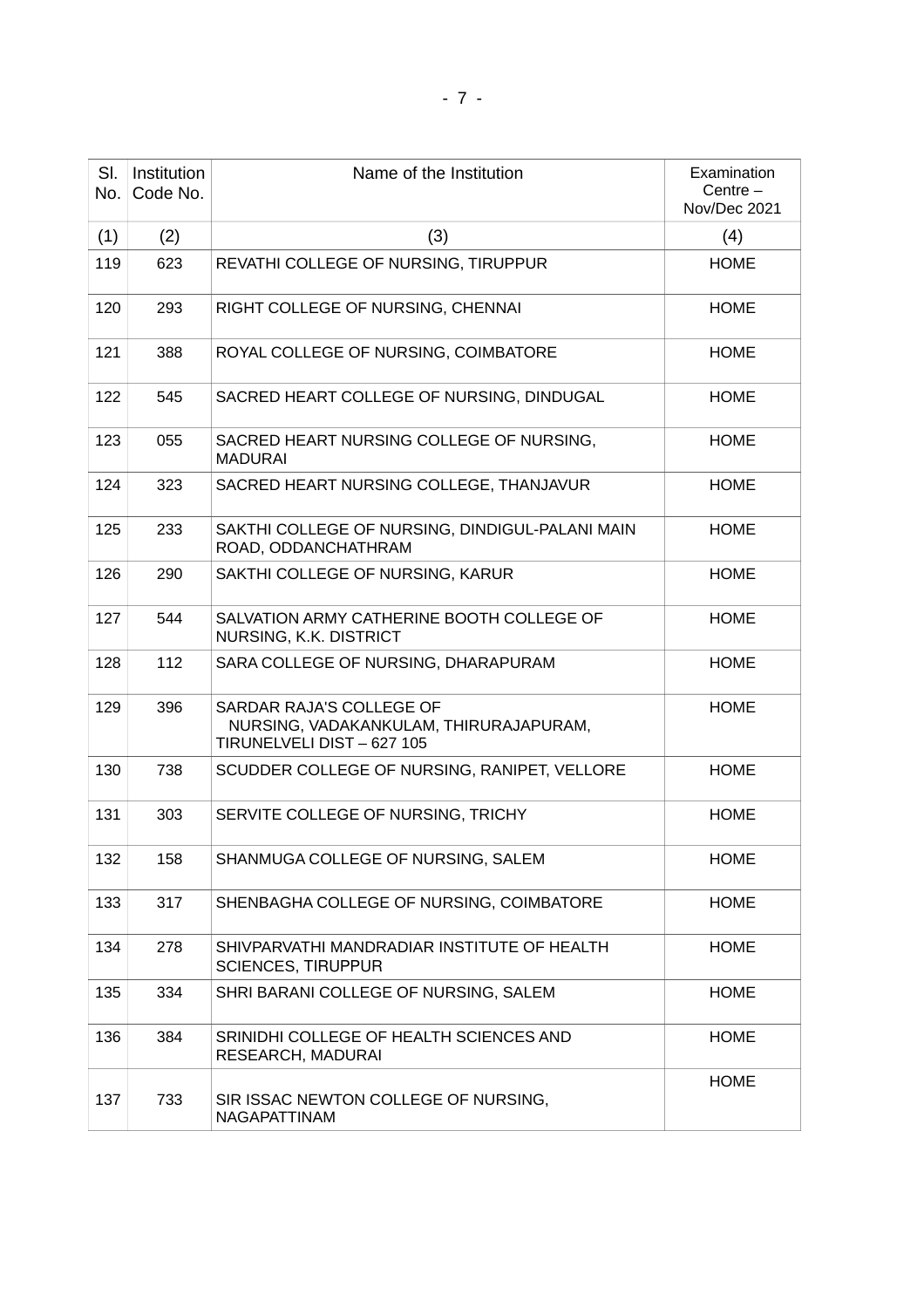| SI.<br>No. | Institutio<br>n Code<br>No. | Name of the Institution                                                                   | Examination<br>Centre $-$<br>Nov/Dec<br>2021 |
|------------|-----------------------------|-------------------------------------------------------------------------------------------|----------------------------------------------|
| (1)        | (2)                         | (3)                                                                                       | (4)                                          |
| 138        | 591                         | SPC INSTITUTE OF NURSING EDUCATION & RESEARCH, SALEM                                      | <b>HOME</b>                                  |
| 139        | 262                         | SRE SAKTHIMAYEIL INSTITUTE OF NURSING AND RESEARCH,<br>NAMAKKAL                           | <b>HOME</b>                                  |
| 140        | 313                         | SREE ABIRAMI COLLEGE OF NURSING, COIMBATORE                                               | <b>HOME</b>                                  |
| 141        | 137                         | SREE MOOKAMBIKA COLLEGE OF NURSING, KULASEKHARAM                                          | <b>HOME</b>                                  |
| 142        | 335                         | SREE SASTHA COLLEGE OF NURSING, CHENNAI                                                   | <b>HOME</b>                                  |
| 143        | 788                         | SREEVENKATESWARACOLLEGEOFNURSING, ERODE                                                   | <b>HOME</b>                                  |
| 144        | 294                         | SRI AUROBINDO COLLEGE OF NURSING, KARUR                                                   | <b>HOME</b>                                  |
| 145        | 386                         | SRI BALAJI COLLEGE OF NURSING, TIRUNELVELI                                                | <b>HOME</b>                                  |
| 146        | 481                         | SRIDEVI COLLEGE OF NURSING, PONNERI                                                       | <b>HOME</b>                                  |
| 147        | 217                         | SRI GOKULAM COLLEGE OF NURSING, SALEM                                                     | <b>HOME</b>                                  |
| 148        | 620                         | SREE KRISHNA INSTITUTE OF NURSING EDUCATION AND<br>RESEARCH, SALEM                        | <b>HOME</b>                                  |
| 149        | 236                         | SRI NARAYANI COLLEGE OF NURSING, SRIPURAM,<br>THIRUMALAIKODI,<br><b>VELLORE - 632 505</b> | <b>HOME</b>                                  |
| 150        | 318                         | SRI RANGAPOOPATHI COLLEGE OF NURSING, VILLUPURAM                                          | <b>HOME</b>                                  |
| 151        | 496                         | SREE RAMAKRISHNA COLLEGE OF NURSING, KANYAKUMARI<br>DIST.                                 | <b>HOME</b>                                  |
| 152        | 295                         | SRI SANTHOSHI COLLEGE OF NURSING, MADHURANTHAGAM                                          | <b>HOME</b>                                  |
| 153        | 751                         | SRI SHANMUGA COLLEGE OF NURSING FOR WOMEN, SALEM                                          | <b>HOME</b>                                  |
| 154        | 306                         | SRI VIJAY VIDHYALAYA COLLEGE OF NURSING, DHARMAPURI                                       | HOME                                         |
| 155        | 136                         | SRI.K. RAMACHANDRAN NAIDU COLLEGE OF NURSING,<br><b>TIRUNELVELI</b>                       | <b>HOME</b>                                  |
| 156        | 479                         | SRINIVASAN COLLEGE OF NURSING, PERAMBALUR                                                 | <b>HOME</b>                                  |
| 157        | 741                         | SRINIVASAN NURSING COLLEGE, SAMAYAPURAM, TRICHY                                           | <b>HOME</b>                                  |
| 158        | 726                         | S.R.M. TRICHY COLLEGE OF NURSING, TRICHY                                                  | <b>HOME</b>                                  |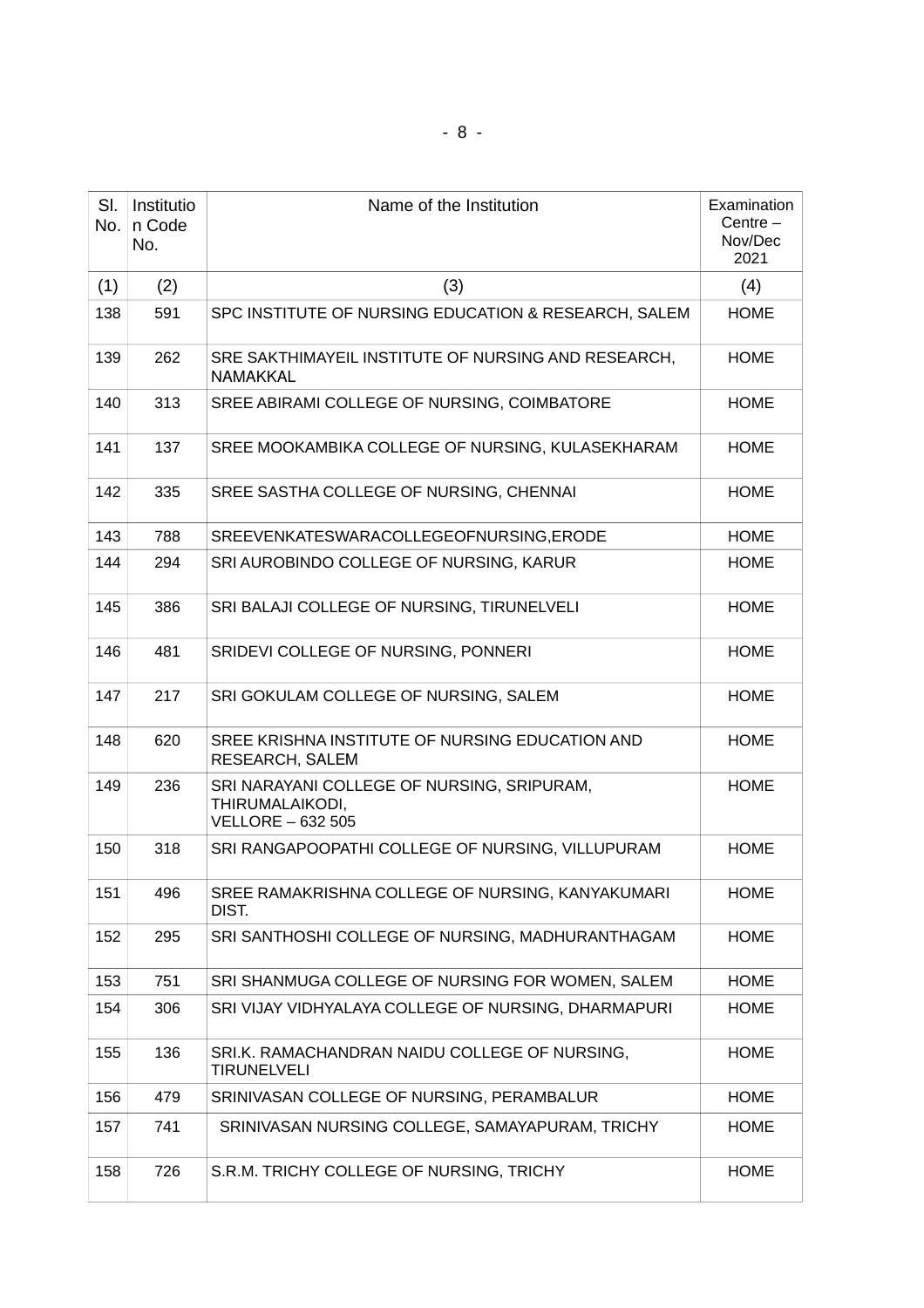| SI.<br>No. | Institution<br>Code No. | Name of the Institution                                                               | Examination<br>Centre $-$<br>Nov/Dec 2021 |
|------------|-------------------------|---------------------------------------------------------------------------------------|-------------------------------------------|
| (1)        | (2)                     | (3)                                                                                   | (4)                                       |
| 159        | 296                     | SRRI PASPO COLLEGE OF NURSING, DHARMAPURI                                             | <b>HOME</b>                               |
| 160        | 492                     | St. ANN'S COLLEGE OF NURSING, SACRED HEART<br>HOSPITAL,<br><b>TUTICORIN - 628 002</b> | <b>HOME</b>                               |
| 161        | 478                     | ST. BONNIE WHITE COLLEGE OF NURSING, SALEM                                            | <b>HOME</b>                               |
| 162        | 537                     | ST. ISABEL COLLEGE OF NURSING, CHENNAI                                                | <b>HOME</b>                               |
| 163        | 191                     | ST. JOHN'S COLLEGE OF NURSING, VELLORE                                                | <b>HOME</b>                               |
| 164        | 800                     | ST.PETER'S NURSING COLLEGE, KRISHNAGIRI                                               | <b>HOME</b>                               |
| 165        | 239                     | ST. XAVIER'S CATHOLIC COLLEGE OF NURSING,<br>KANYAKUMARI DIST.                        | <b>HOME</b>                               |
| 166        | 392                     | ST. XAVIER COLLEGE OF NURSING, THANJAVUR                                              | <b>HOME</b>                               |
| 167        | 309                     | SURAN COLLEGE OF NURSING, VIRUDHUNAGAR                                                | <b>HOME</b>                               |
| 168        | 289                     | SWAMI VIVEKANANDHA COLLEGE OF NURSING,<br><b>DHARMAPURI</b>                           | <b>HOME</b>                               |
| 169        | 679                     | TAGORE COLLEGE OF NURSING, CHENNAI                                                    | <b>HOME</b>                               |
| 170        | 231                     | TEXCITY COLLEGE OF NURSING, COIMBATORE                                                | <b>HOME</b>                               |
| 171        | 222                     | THANTHAI ROVER COLLEGE OF NURSING, PERAMBALAUR                                        | <b>HOME</b>                               |
| 172        | 299                     | THASIAH COLLEGE OF NURSING, K.K. DISTRICT                                             | <b>HOME</b>                               |
| 173        | 343                     | THIRAVIUM COLLEGE OF NURSING, THENI                                                   | <b>HOME</b>                               |
| 174        | 534                     | V.P.M.M. COLLEGE OF NURSING, VIRUDHUNAGAR                                             | <b>HOME</b>                               |
| 175        | 394                     | V.V. VANNIAYAPERUMAL COLLEGE OF NURSING,<br><b>VIRUDHUNAGAR</b>                       | <b>HOME</b>                               |
| 176        | 487                     | VEE CARE COLLEGE OF NURSING, AMBATTUR, CHENNAI                                        | <b>HOME</b>                               |
| 177        | 661                     | VELAMMAL COLLEGE OF NURSING, MADURAI                                                  | <b>HOME</b>                               |